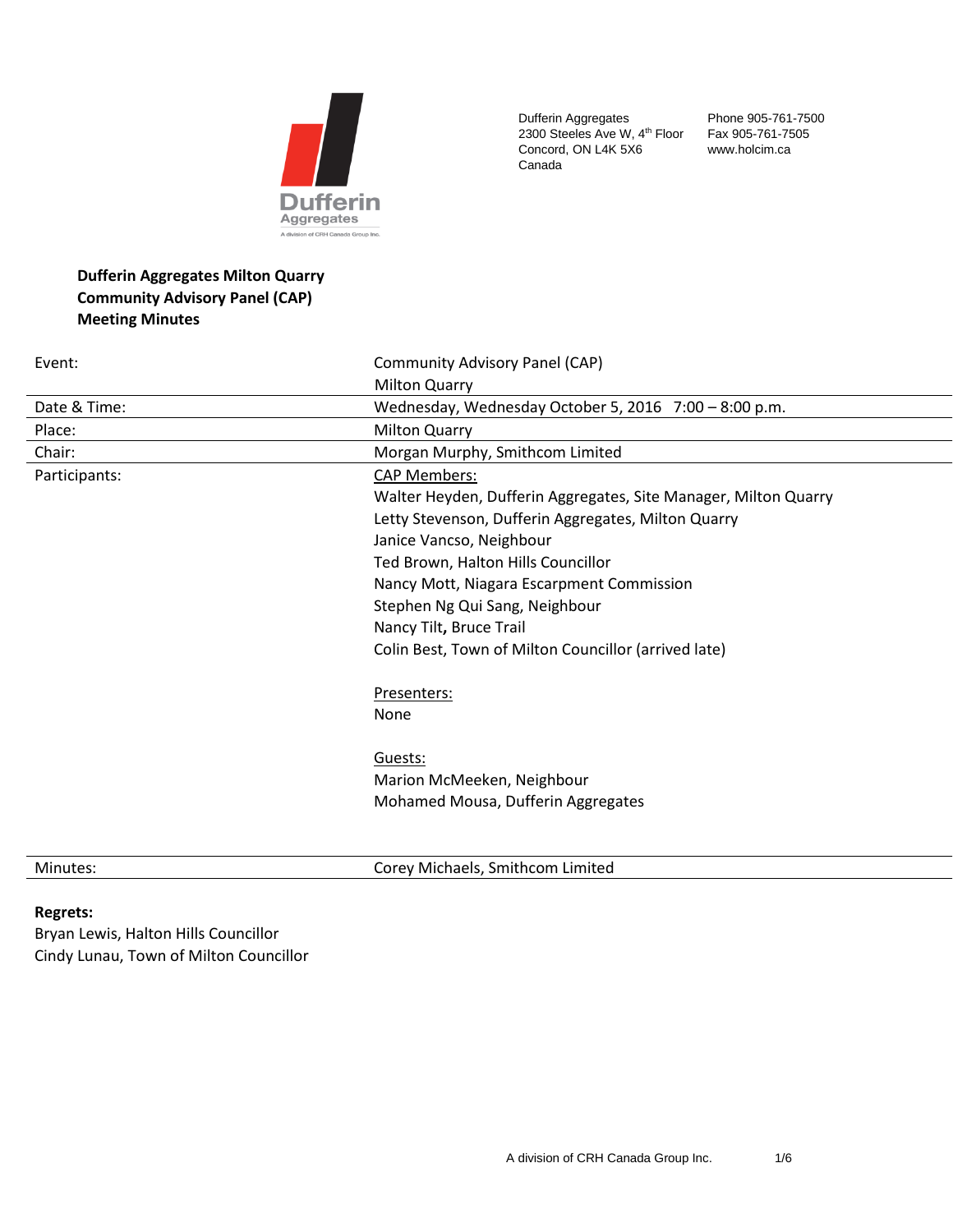## **Minutes**

**Morgan Murphy** calls the meeting to order. Meeting formally opened.

**Morgan:** Confirming everyone received the revised agenda, as distributed by email. First item of business is approval of the April 6, 2016 minutes.

## **Review and approve April 6, 2016 Minutes**

- Walter Heyden motions approval of the April 6, 2016 minutes
- Ted Brown seconds the motion
- April 6, 2016 CAP Meeting Minutes are approved

**Walter Heyden** provides update on recycling program

- Planning in progress, awaiting ministry approval
- Will bring in concrete from demolition to be crushed and mixed with virgin aggregate
- No direct revenues derived from program, but better for fleet utilization and the environment

**Morgan** asks the CAP to move the meeting "in camera"

- Ted Brown motions to move the meeting "in camera"
- Letty Stevenson seconds the motion

## **Topics discussed "in camera"**

- Vacancies
- Invitation Letter (to be circulated to CAP)

## **In camera discussion complete**

- Colin Best moves to move out of "in camera" session
- Janice Vancso seconds the motion

**Year to Date Update**: Walter Heyden, CRH Canada Group Inc.

On Townline Road at the circle, Illegal dumping on site has been reduced. May be due to additional signs and increased municipal enforcement.

Stone is left in all three sections of the north quarry. We are currently working in the northwest corner of the north quarry; majority should be gone by the end of the year followed by floor removal. Two extraction areas this year are taking place in west cell, and the ramp has been removed to facilitate rehabilitation. East cell has started and we will be near site edge by next year.

4.75 million tons will be extracted from the site this year. We started the plant in March and currently plan to shutdown during the 1<sup>st</sup> week of December, to be adjusted based on market conditions and weather. This is slightly later than last year.

CSR initiatives – Built a wheelchair accessible path into woods for Darling Home for Kids, another section to be completed in early June. About 35 people were involved and the material was donated. Battlefield donated the equipment. Ready mix drum program on November 10, where people buy logo on ready mix drum and funds will be donated to healthcare organizations. Made \$5,000 donation to Halton learning foundation, sponsoring Milton sports hall of fame, local minor league sports, 2 kids to Milton camp, United Way and Mayors Golf Tournament.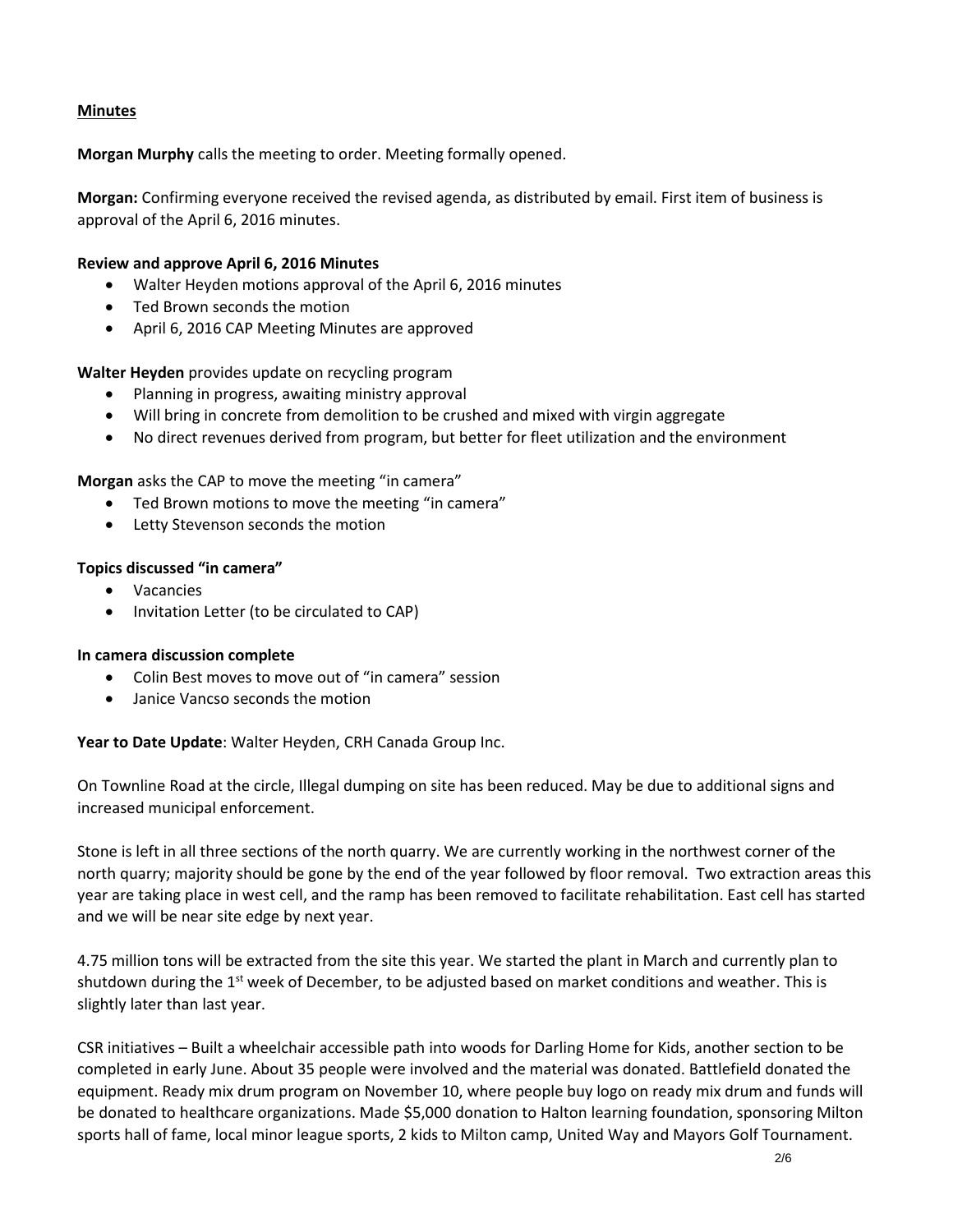## **Morgan opens the meeting to questions for Walter Heyden**

**Nancy Tilt:** Will exhaustion of the northwest cell occur this year?

**Walter Heyden:** This is a multi-year project to remove the floor material. It won't be complete this year. When this is a lake, it has to be a clean floor, so we are removing any roads and materials remaining under the floor.

**Janice Vancso**: Are you still extracting from west cell?

**Walter Heyden**: About a million of the 5 million tons were extracted from west cell this year.

**Nancy Tilt:** Does the buttress stay in perpetuity?

**Walter Heyden**: The buttress remains to manage lake level differentials.

**Stephen Ng Qui Sang**: How far north does the east cell go?

**Walter Heyden:** The very north edge is right up to the south edge of Townline Circle, around 75 metres. Approximately where the west cell is at the moment

**Janice Vansco**: Is the production higher than last year?

**Walter Heyden**: It is slightly higher than last year. Some of that is from the floor material, which can only be used for road base material.

### **No further questions. End of presentation.**

## **Morgan moves to the next agenda item, and asks Nancy Mott to provide an update on the provincial plan review process.**

**Nancy Mott:** The coordinated provincial plan review (review of all four plans: growth, Greenbelt, Oak Ridges Moraine and Niagara Escarpment) is ongoing. Proposed plan was released in May. Comment period ends in October. Nancy offered the committee information on how to submit comment prior the end of October.

Changes include changes to policies, mapping updates (last plan mapped early 1980s) reflecting changes to natural heritage features, slight changes to designation criteria – more natural heritage. The Niagara Escarpment Commission has proposed some changes to plan, but not in Halton.

Every 10 years when plan review is conducted, there's a opportunity for urban uses – if a municipality wants to expand its urban area or someone wants municipal services. The NEC received 63 applications – some were out of scope. All feedback will be considered and staff will make formal recommendations to the commission who will recommend to minister – minister makes all final decisions. Not sure when process will conclude, but new plans will be released likely sometime next year. New plans come into effect on day one.

### **Morgan opens the floor to questions for Nancy Mott**

**Walter Heyden**: Is there any grandfathering for in-process applications?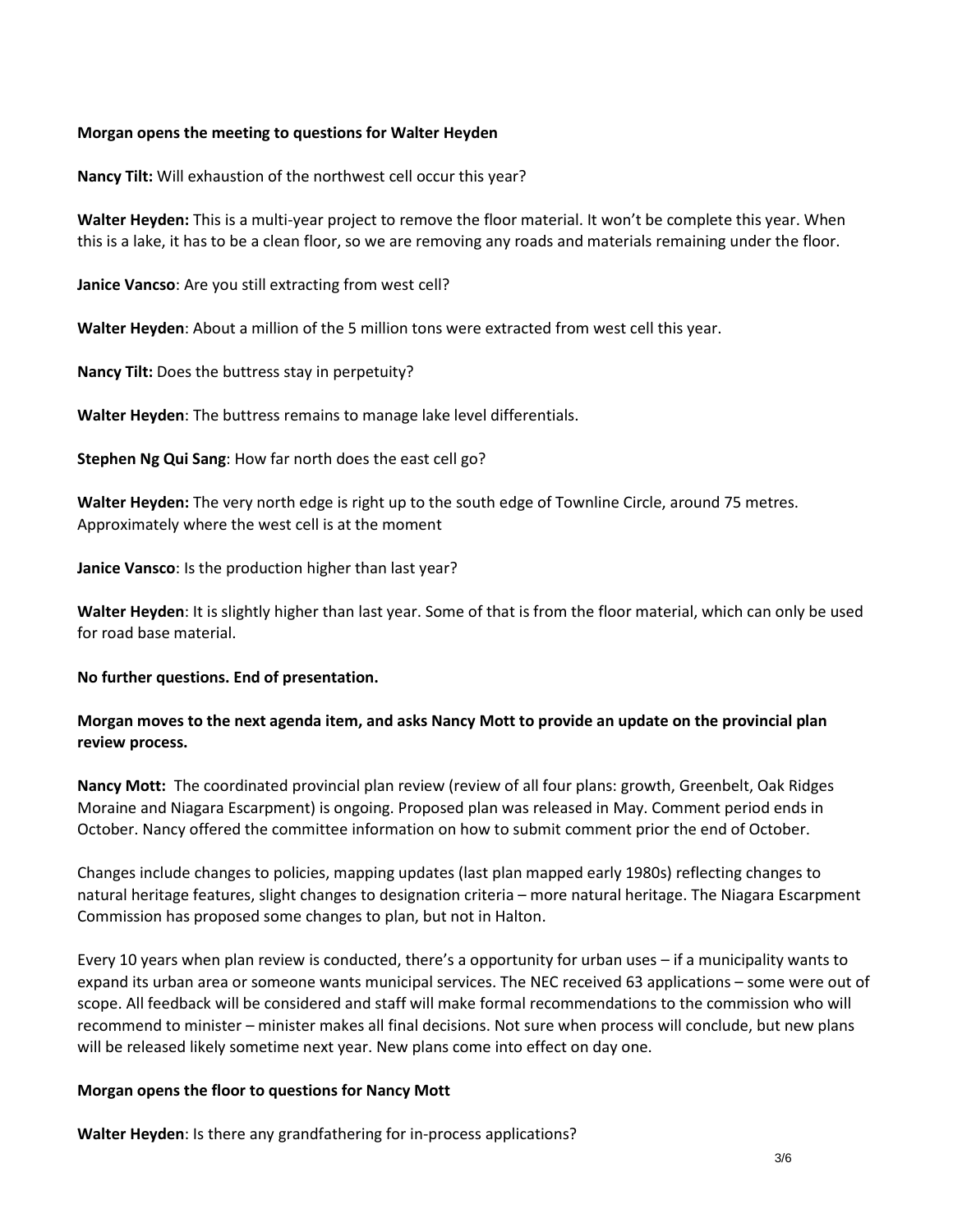**Nancy Mott**: No. It's challenging for all of us to understand the implications of the new plan and what the new plan means for existing and future applications. We are very busy and will continue to be very busy. Happy to answer any questions or provide additional information or detailed blowups of a particular site on the revised plan.

**Ted Brown**: In the last few years, some properties were taken out of the NEC's jurisdiction, will that happen?

**Nancy Mott**: In this plan, we aren't proposing this but we have made recommendations to remove some areas from developing control. This is not part of the plan review process, and would happen afterwards.

**Colin Best**: Both the region and the town have submitted comments to the province regarding all four plans. Lots of changes are in the air. We are looking for a common language between the four plans and glad to see a single review process.

**Nancy Mott**: We appreciate Halton's comments, a very thorough 65 pages.

**Walter Heyden**: What is an example of an urban area under NEC control?

**Nancy Mott**: Some parts of St Catharine's. If development control came off, areas could be zoned municipally.

### **No further questions. End of presentation.**

### **Open forum for discussion:**

**Marion McMeeken**: I've noticed when I've been home you are doing two blasts now, is it all on the east side?

**Walter Heyden**: There are very rarely two blasts in east cell, most likely from doing the floor in the east cell. Sometimes when we blast in the corner, it takes the full day to load the shot – start at 8am and not ready to fire until 4pm.

### **Stephen Ng Qui Sang**: How late are you allowed to blast?

**Walter Heyden**: Our site operates under two licenses – in the west and east cell, we are limited to 6pm from Monday to Friday, with no blasting on weekends or statutory holidays. In the other license, far fewer restrictions – no weekend blasting, and I'm unsure if a curfew is specified. Provincial mining regulations limit blasting to 1 hour before / after sunset.

**Janice Vancso**: This year you are going to go to December, when will you start next year?

**Walter Heyden**: We plan to start the processing plant in mid-March, meaning the first or second week of February we will begin blasting, weather permitting. There has to be some consideration for weather.

**Janice Vancso**: You usually shut down in November, why are you going later this year?

**Walter Heyden:** Because of an extra 300 tonnes of production, which is roughly two weeks worth. We also participate in an electricity conservation program which encourages large industrial customers to come off the grid during peak periods. Our facility stopped ten or eleven times this summer to come off grid during peaks,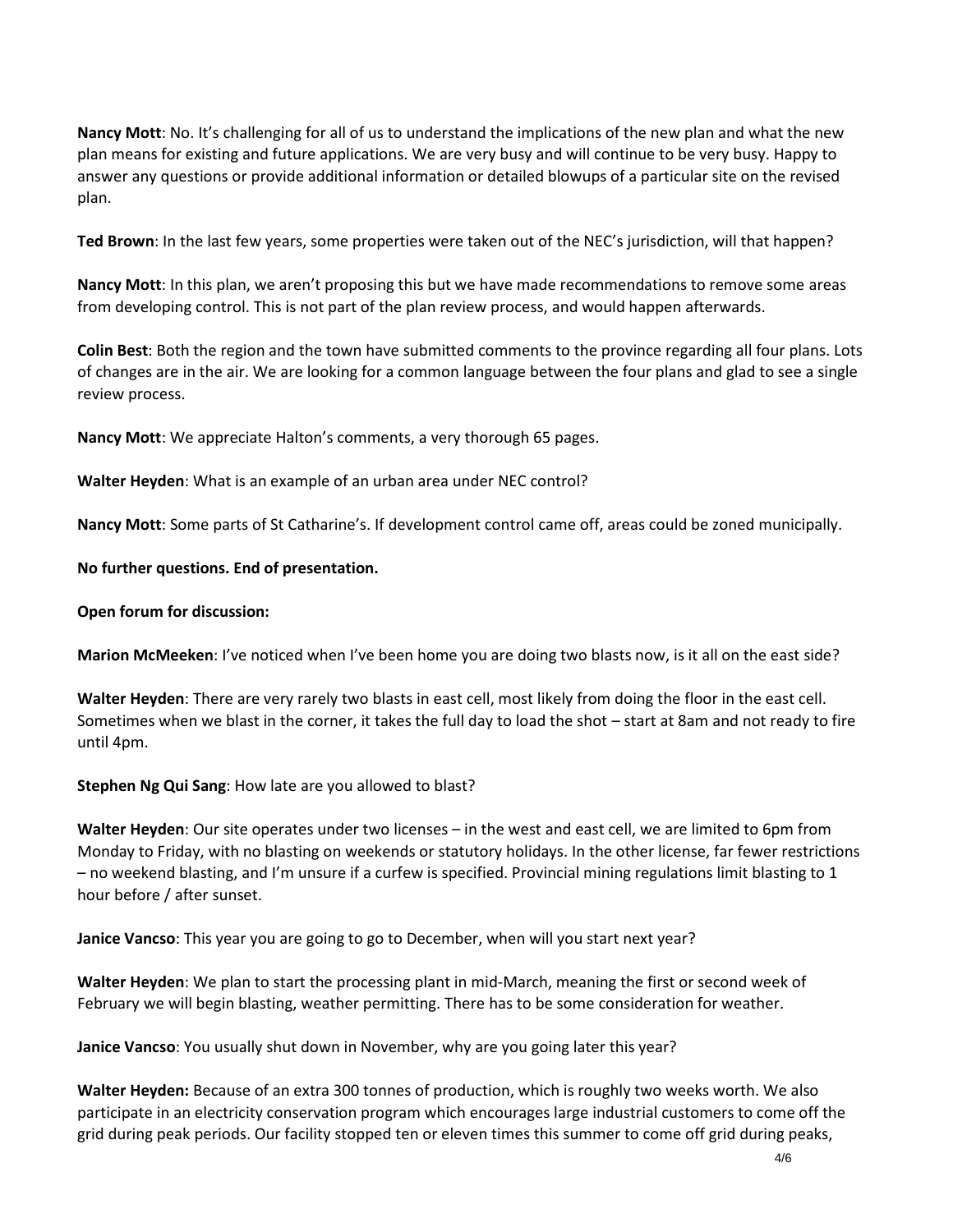usually between 2pm to 8pm and usually during heat warnings. In last two years, peaks were all in wintertime, this year the demand peaks fell during the summer. Milton is not the only facility that participates in the program, our cement plant also participates. **For the next meeting, we could present more information on power conservation measures if CAP is interested.** 

**Nancy Mott**: Did the drought impact your operation?

**Walter Heyden**: In some cases, yes. As part of our work rehabilitating a section of regional forest, trees have to reach certain free to grow height – we had to do lots of active watering twice a week for about seven weeks to spray just to ensure trees planted 4 or 5 years ago didn't die. For the rest of the operation, we didn't really have a lot of impact. Our water recovery program worked well.

**Stephen Ng Qui Sang**: I want to bring up noise pollution again. In the last two days I've been calling Walter, unable to sleep the last two nights – live just north of site and have been hearing heavy machinery in the middle of the night. This is affecting our ability to live.

**Walter Heyden**: I replied to your email. In the last two days we've been working in the east side, near the wall. I moved the team last night near midnight to another area. We are also asking our crews to adjust loading procedures to generate less noise. These steps were introduced last night.

**Janice Vansco**: How late do your crews work?

**Walter Heyden**: Last truck is loaded around 12:45 am, leaving the facility around 1am and returning empty afterwards.

**Marion McMeeken**: Right now we have benefit from leaves, muffling sound – won't have benefit in the next few weeks

**Walter Heyden:** We are setting up the site to avoid disturbances at night.

**Stephen Ng Qui Sang**: Are you expanding the site all the way to the extraction limit?

**Walter Heyden**: Eventually, yes, but the mine plan has us extracting the south end first, which will take 3 to 4 years before moving north.

**Marion McMeeken**: How far is the buffer from the top of the property and Bruce trail?

**Walter Heyden**: There's lots of buffer room. The extraction limit is within 15 meters of service road, and the Bruce trail is just to the north – anywhere from 100 to 200 meters at closest points, then heads north. The Bruce Trail also runs through south edge of our property.

**Stephen Ng Qui Sang**: What about the reference to high blast from last meetings minute?

**Walter Heyden**: We report any blast outside limits to the Ministry of Natural Resources. This blast was outside the parameters due to error by our blasting contractor. Two holes rifled because of a design issue by the blasting company causing a large bang, and the contractor's design has since been re-designed to account for confined corners.